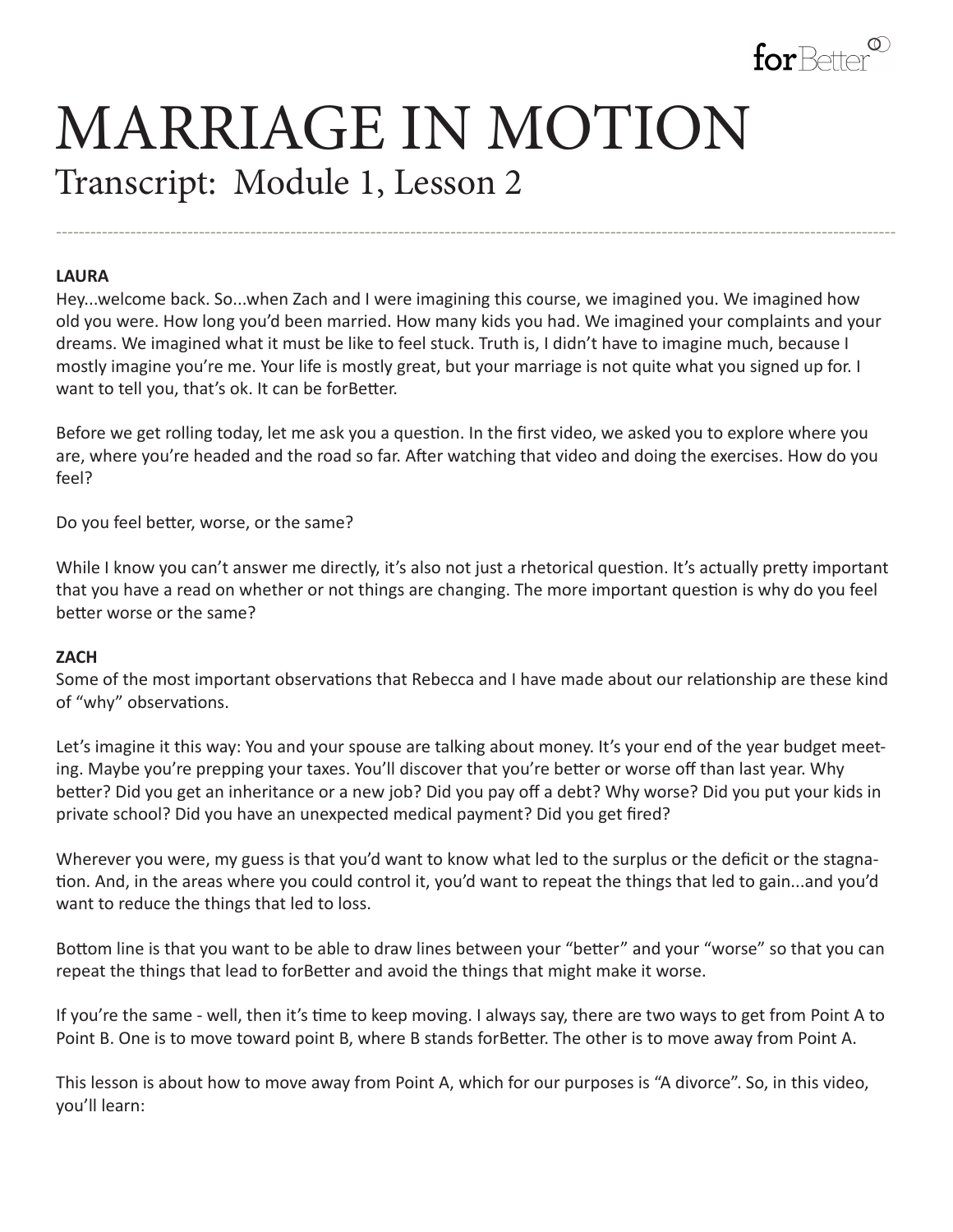- 1. To understand the real story of divorce.
- 2. To spot the signs that your relationship is headed for trouble.
- 3. Your role in busting the prediction.
- 4. To understand the power of perseverance.
- 5. The secret to changing your narrative.
- 6. And, again, to become clear about your "next step".

## **LAURA**

Our focus for today is this: Changing a Prediction, Requires a Change in Perspective.

## **ZACH**

In other words, it's Easier to get from Point A to Point B by focusing on Point B.

## **LAURA**

A lot of what we know about how to repair a marriage comes down to mindset. I'm a huge believer that you should have a mindset of being for something rather than against another thing. This is a subtle but profound difference.

As we go through this course, we'll ask you to be forBetter. But in this lesson we want to help you understand what you're moving away from.

Here's what we know about divorce: It sucks. It's painful. Traumatic. Expensive. And...it doesn't just affect you...it affects generations beyond your reach.

But it can also be a relief. Knowing my parents now, as separate individuals, I find it hard to imagine the two of them married to each other. They decided to end their marriage before I even had memory of them together and honestly I thank them for that.

I'm not advocating divorce...especially where kids are involved. The research is clear:

Psychotherapist William Doherty has noted, "the academic literature has arrived at this consensus: children do best in stable, reasonably low-conflict married families."

At the same time, I definitely don't think you should stay together "for the kids". You might disagree, and that's okay. I just think for now, we should raise the bar a bit about what it means to be forBetter...especially in a culture that's becoming increasingly familiar with divorce.

So, let's get to work...

## **ZACH**

Remember, this entire module, Module 1, is about your own personal mindset. I actually don't care who you are...whether you're a husband or a wife. Whether you have kids or not. Whether you've been together 4 or 40 years. What I care about is that you take responsibility for your part of the relationship.

If you do not do this, you cannot possibly expect your partner to. It's just not fair. And it won't be effective. A relationship needs two responsible adults showing up for one another on a daily basis.

Do you know what responsibility is? It's response-ability. You have that. You. Have. That. An ability to respond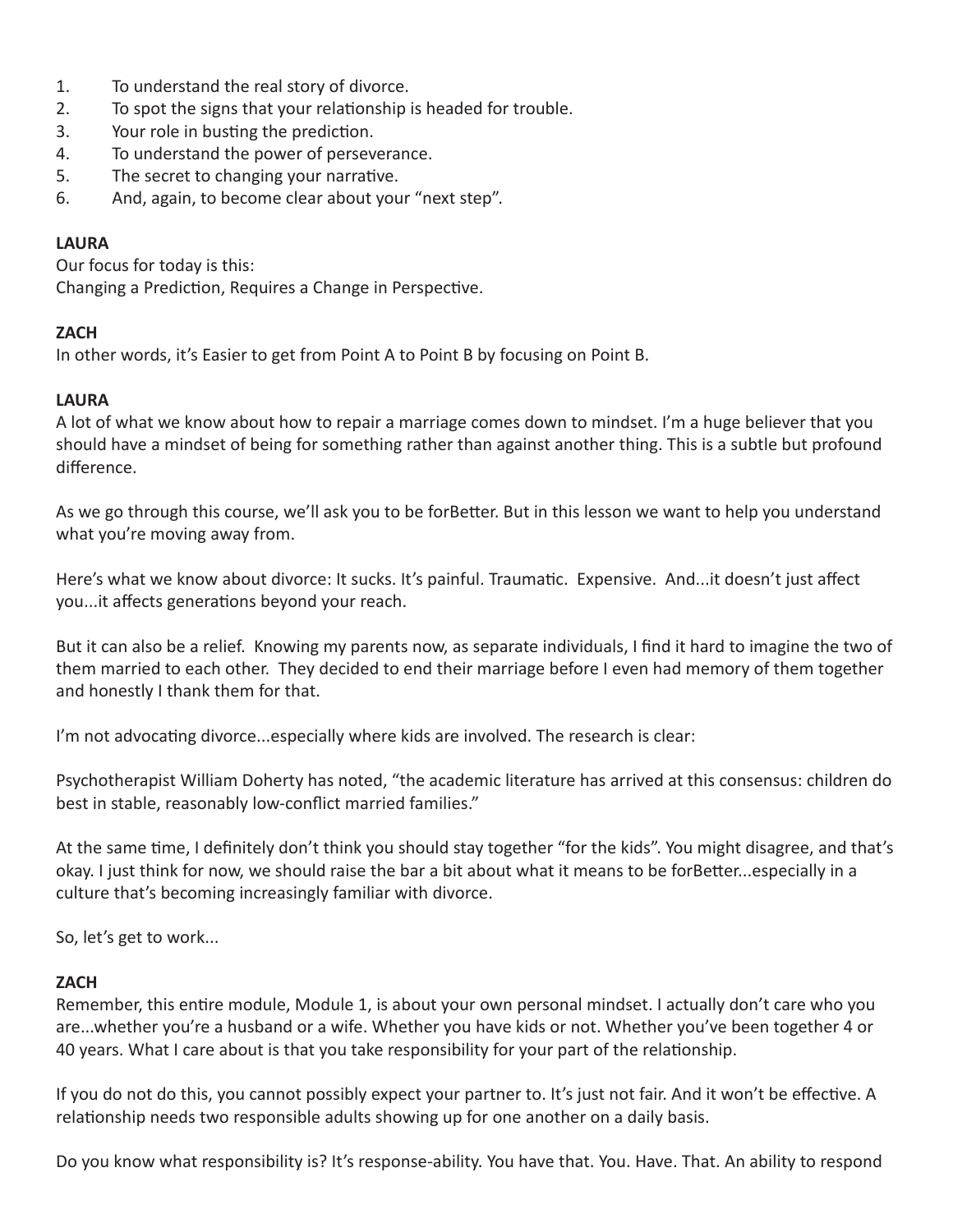to your situation. One phrase that changed my life is, "It may not be your fault, but it is your responsibility." I want you to separate two things for the purpose of this lesson. I want you to separate "finding fault" from your own power to respond and move.

So here's the thing about divorce. Everything we know is probably wrong. The most popular divorce statistic on the planet...that 50% of marriages end in divorce...is deeply flawed once you take a deep dive into the research.

# **LAURA**

Here's what's not in dispute, ½ of marriages that do end in divorce do so within the first 7 years. The most common year is year 4. We also know that less than ⅓ of these marriages that do end, end without the couple ever asking for help.

But who cares really, about statistics. They just create context if they're accurate. But the real story is your story...and the stories of those around you. None of those stories are absent pain, suffering, grief, loss. but if you could skip that part, wouldn't you?

## **ZACH**

Ok. Well, remember how I said, Rebecca and I have been happily married 18 out of 19 years? Well, year 6 was really tough for us. In hindsight, we weren't that different than most of the statistics. Not that different. Year 6 started with a miscarriage...ended with a wake up.

At one point Rebecca came to me and said, "I don't want to do this, like this, anymore. So we got moving. I'd say we're the poster children for what Feldhahn suggests as the story of "through". We'd trade the first 6-7 years of our marriage for the last 10 or so anytime. It's because of "through".

If Laura and I could tell you with some accuracy whether or not your marriage was headed down the road to divorce, would you want to know? Would you want to change everything you could about your path? When Rebecca and I were facing that, we spent every dime we had to get through. I'd encourage you to do the same.

## **LAURA**

Fortunately, we have access to some really clear signs that the relationship is headed for big trouble and that's the second main focus of this lesson.

The clearest signs that you're heading toward relationship demise is the presence of what Dr. John Gottman calls the Four Horsemen of the Apocalypse.

Let me pause for a second to "orient" you again. You're going to hear us say one name - Gottman - over and over again throughout this course. There are two reasons for this. The first is that Zach and I are both highly trained in what is called the Gottman method. It's our area of expertise when it comes to treating couples and it's the first place our brains go when helping couples.

## **ZACH**

The second reason is that it's the right thing to do. There simply isn't a meaningful approach to couples health without a consideration of Dr. Gottman's work and the work of The Gottman Institute. Dr. Gottman, and his wife Dr. Julie Schwartz Gottman, have dedicated their lives to understanding "what makes marriage work" and we're grateful and glad to be able to share that research through Marriage in Motion. This includes the "Four Horsemen of the Apocalypse".

#### **LAURA**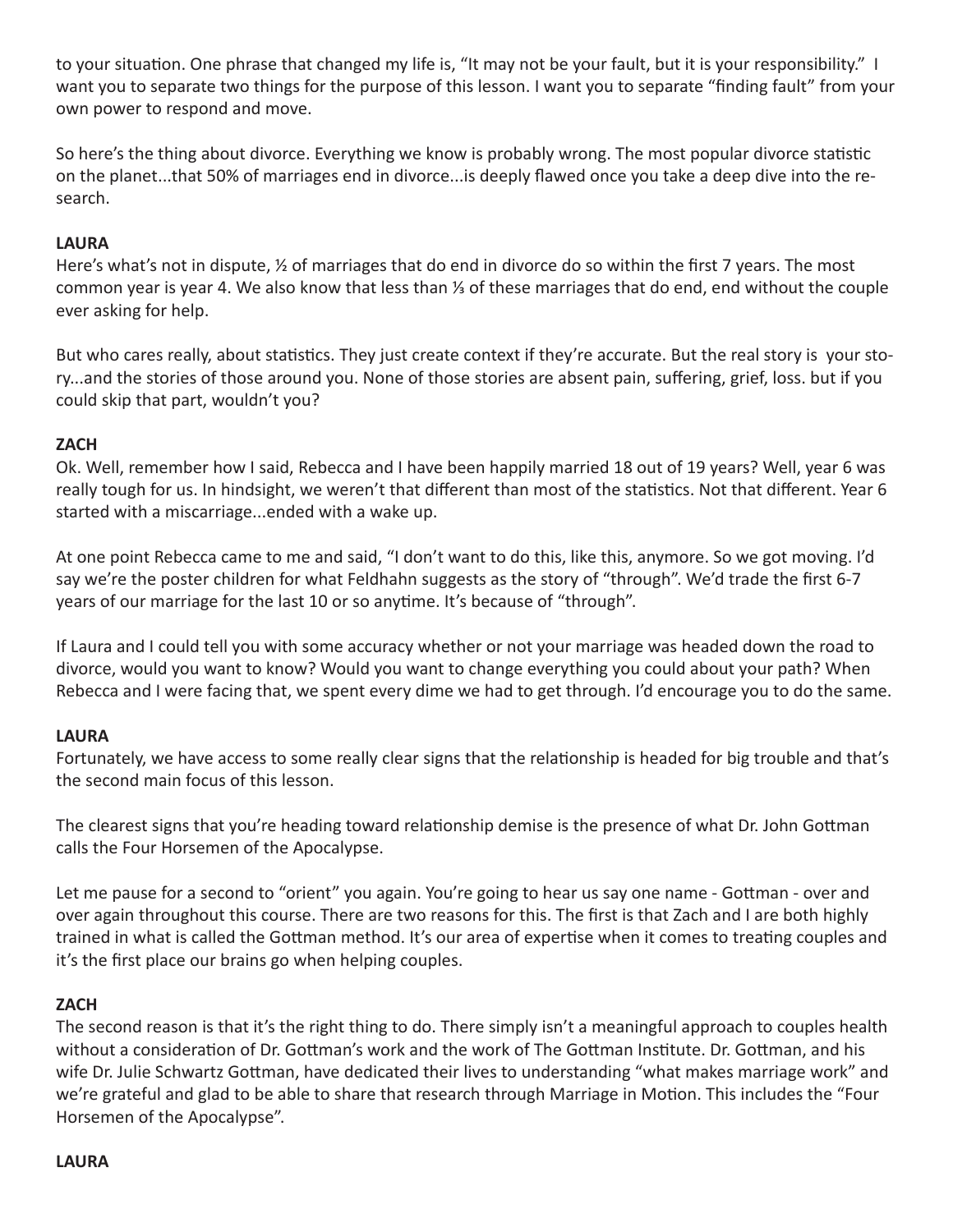When these toxic behaviors show up in conflict, they destroy the foundation of the relationship. They are criticism (including blame and character attacks in your complaint), defensiveness (indignation or even whining in response to a complaint), stonewalling (shutting your partner out) and contempt (an expression of superiority over your partner).

If these are present - especially during conflict - then you need to reign them in. For a review on the Four Horsemen, go back and watch the "Four Horsemen" video.

But the Four Horsemen aren't the only predictive features. You'll want to keep your eyes open for a few others characteristics including:

An inability to repair conflict. Again, not the absence of conflict but an inability to recover. (This will be a primary focus in the next Module.)

Also a lack of awareness about your body - I know that sounds really strange, but it's true...your body and your body language says a lot about the emotional realities in your relationship. Pay attention to your body and see what it might be telling you.

A final "predictor" divorce is the way you tell your story. This goes back to mindset. If the narrative of your marriage is primarily one of struggle and strain, you're already headed down an unproductive path.

But even if all of those things are present in your relationship, you can make a difference. This is the third focus of today's lesson. You have an important role in busting the prediction.

 I cannot emphasize enough, that real change will not happen until you own your part of the equation. This is true for both of you. Couples often enter my office with the goal of fixing their partner. Just like in the last lesson, our goal for you is to set that desire on the shelf for a bit and let's instead focus on what your contributions to this relationship are...forBetter and for worse.

When it comes to the Four Horsemen, you need to be really honest about which one you're using against your partner. Which one is your favorite? And which one will you need to work the hardest on reigning in.

## **ZACH**

Your awareness of your role now requires you to do the slow and steady work of moving. You need to keep going to push through this scary, difficult phase of the relationship. Because, it's just a phase. I promise.

Let me talk a bit about phases (Zach ad libs on marriage as a mountain metaphor).

As we finish up, this lesson, I want to you consider what story you're telling and more importantly, to consider telling a different story altogether. This is the most important part of the entire lesson: You must begin to change your narrative.

You're telling yourself a story. In that story you are both the main character and the narrator. The secret is reframing that story where your partner is the the main character and the narrator. In that story, you're also the judge, jury, and executioner in terms of trying and sentencing your relationship. What is the sentence you've given your relationship? I want to suggest that maybe you're due for a retrial.

Or at least that you need to consider the possibility of a new ending for you. Think about every single movie you've ever seen...If you stopped watching the movie 20 minutes before you were supposed to, the overall narrative would be completely different. But that last 20 minutes is actually the most important part. It chang